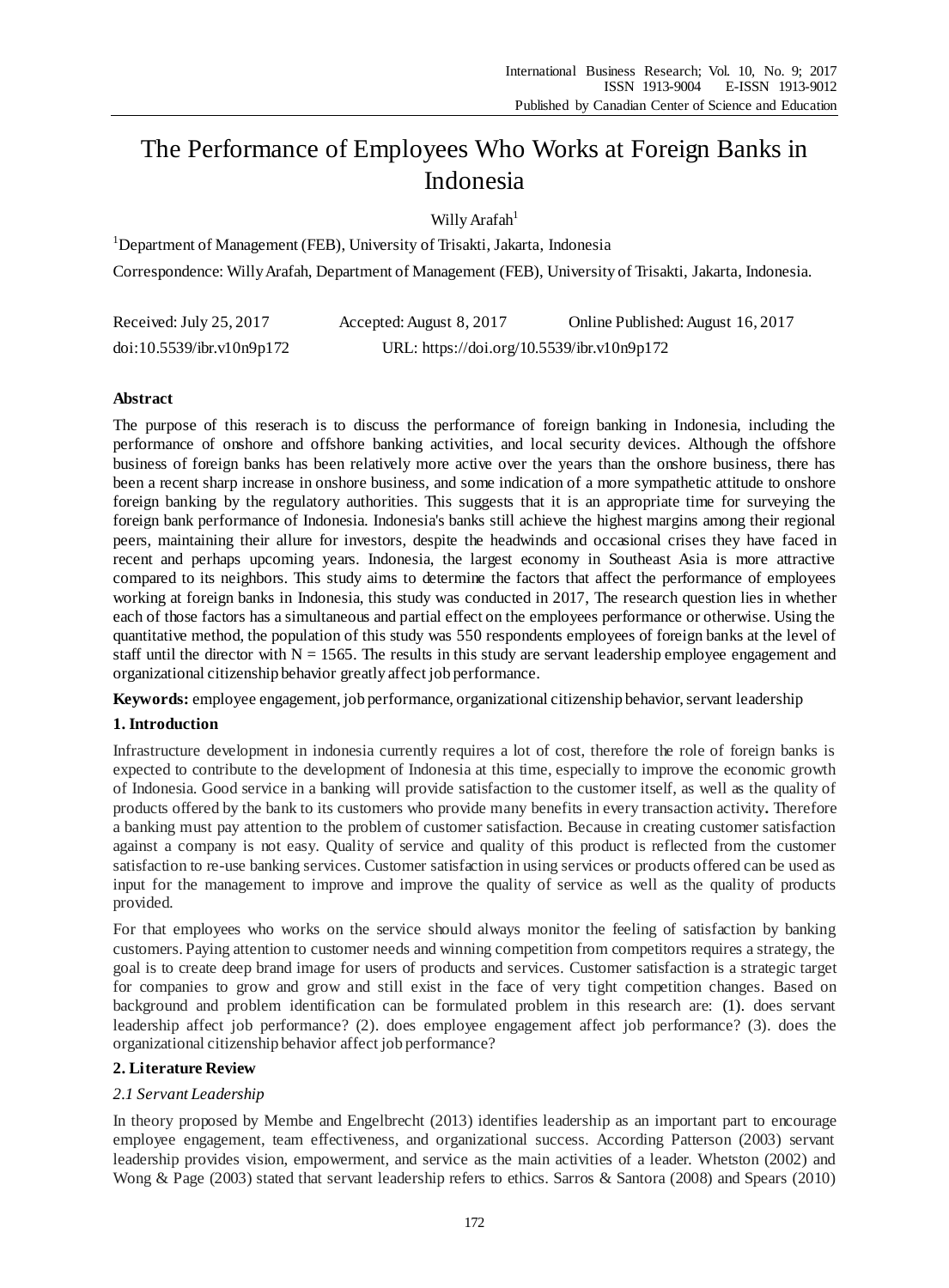use the rationale that service to the follower is the core of leadership.

Sendjaya & Cooper (2011) and Van Dierendock (2011) servant leadership or leadership serve as a form of contemporary leadership style, defined as a leadership practice that places the follower's interest above the personal interests of leaders. Servant leadership has a genuine commitment to their followers and will serve the needs of its followers.

## *2.2 Employee Engagement*

In theory, Zinger (2012) defines employee engagement as an art and science to engage others, especially employees, in an effort to improve, retain, and transform work into a result. These employee engagements include strategy, role, performance, organization, community, relationships, customer, development, energy, and happiness.

Welch (1998) identifies the three best health-related measures of employee engagement programs that will affect first on employee engagement, both customer satisfaction, and the three cash flows. This identification shows that the success of employee engagement program is not only measured from within the organization that is successful implementation of employee engagement program and company cash flow. Employee engagement is measured by instruments adapted from Punitha and Rani (2013), which are attracted and inspired by their work, committed, and fascinated.

## *2.3 Organizational Citizenship Behavior*

In the theory put forward by Organ (1988), organizational citizenship behavior is an individual behavior that is not directly or explicitly acknowledged by formal reward systems, and promotes efficient and effective functioning of organizations. Special behavior is the result of the perspective of functional behavior oriented to the status of "citizenship" in the organization.

Two main aspects of organizational citizenship behavior are mentioned in the study of Key Antecedence in organizational citizenship behavior (Khurana et al., 2014), namely OCB altruism and OCB adherence. OCB altruism is simply defined as a person's behavior of providing assistance to certain people. OCB adherence is generally a defined factor as one approaches the impersonal aspect of one's consciousness.

### *2.4 Job Performance*

In theory proposed by Mototwidlo (2000) in Podsakoff, Mac Kenzie, Paine, & Bachrach (2000), job performance is defined as the sum of individual behaviors over a period of time, contributing to the achievement of organizational goals. Griffin, Neal, & Parker (2007) define it as increasing uncertainty and interdependence in work environments. It requires individuals to meet the requirements of formal job roles and exceed task responsibility to support the organization in a broader context so as to contribute to overall organizational performance.

## **3. Methods**

This research using regression and correlation analysis, methods and will use survey design based on survey that aims to test the hypothesis. Hypotheses are made to look at the characteristics of a particular relationship, to see the relationships that affect and influence between the variables studied, to determine the differences between groups, or the interdependence of two or more factors in a situation.

Setting this research refers to research conducted by laub (2012) in his research on Assessing the servant organization development of the servant organizational leadership assessment (SOLA) instrument ", the level of intervention is correlative with the unit of analysis is the individual, the hotel employees in the organization Who has leader and character of servant leader organization. According to Hair, Black, Babin, and Anderson (2010), reliability test is a test performed to see the consistency of responsive answers. A series of measuring tools has a consistency when measurements with the measuring instrument are repeated.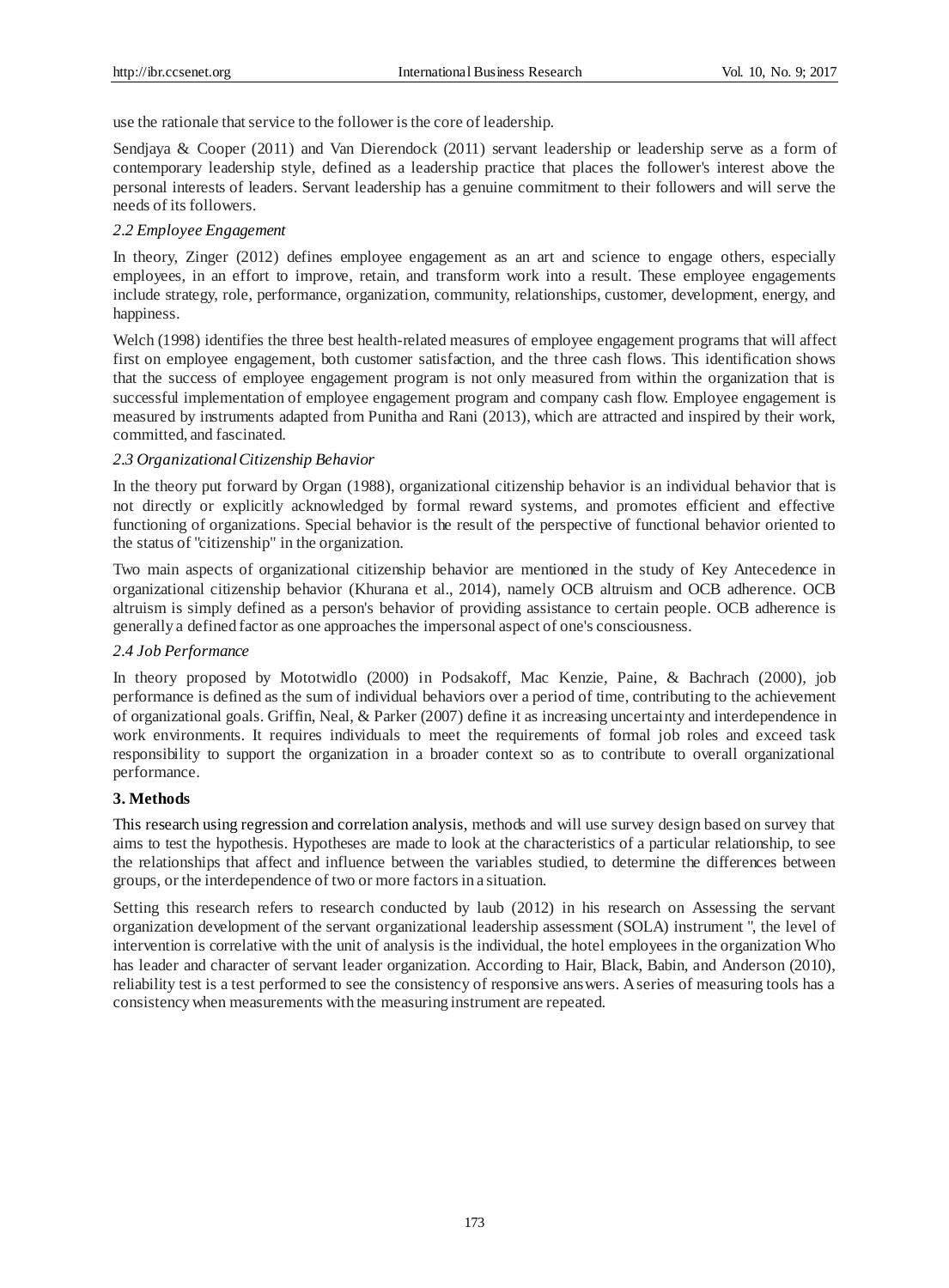## *3.1 Results of Verifikation Analysis*

# Table 1. Model of Fit

| <b>Indicator GOF</b>   | Measure      | <b>Estimate</b> | Conclusion   |  |  |  |  |  |
|------------------------|--------------|-----------------|--------------|--|--|--|--|--|
| <b>Absolute Fit</b>    |              |                 |              |  |  |  |  |  |
| GFI                    | GFI > 0.90   | 0,87            | Marginal Fit |  |  |  |  |  |
| <b>RMSEA</b>           | RMSEA < 0.08 | 0,077           | Good Fit     |  |  |  |  |  |
| <i>Incremental Fit</i> |              |                 |              |  |  |  |  |  |
| <b>NNFI</b>            | NNFI > 0.90  | 0.95            | Good Fit     |  |  |  |  |  |
| <b>NFI</b>             | NFI > 0.90   | 0.97            | Good Fit     |  |  |  |  |  |
| AGFI                   | AGFI > 0.90  | 0.90            | Marginal Fit |  |  |  |  |  |
| <b>RFI</b>             | RFI > 0.90   | 0.94            | Good Fit     |  |  |  |  |  |
| IFI                    | IFI > 0.90   | 0.97            | Good Fit     |  |  |  |  |  |
| CFI                    | CFI > 0.90   | 0.98            | Good Fit     |  |  |  |  |  |

*3.2 Hypothesis Testing Results*

Table 2. Results Of Statistical Tests

|   | <b>Hypothesis</b>                                                              |      | Std.<br>Error | $L_{value}$<br><b>L</b> value | <b>Results</b><br>$(t_{value} \ge 1.96 / f_{value} \ge$<br>3,84 | Conclusion     |
|---|--------------------------------------------------------------------------------|------|---------------|-------------------------------|-----------------------------------------------------------------|----------------|
| Н | Leadership<br>affects<br>Servant<br>Job                                        | 0.21 | 0.061         | 1.98                          | Significance                                                    | H1             |
| Н | Performance                                                                    |      |               |                               |                                                                 | Accepted<br>H1 |
|   | <i>Employee Engagement</i> affects<br>Job Performance                          | 0.47 | 0.074         | 5,66                          | Significance)                                                   | Accepted       |
| H | Organizational<br><b>Behavior</b><br>Citizenship<br>affects<br>Job Performance | 0.43 | 0.095         | 3.70                          | Significance                                                    | H1<br>Accepted |

*Servant Leadership is Positive and Significant to Job Performance* 

The result of hypothesis testing shows that servant leadership has positive and significant influence on job performance. The results of this hypothesis test show that servant leadership measured by value people develop people, build community, display authentic, provide leadership, and shared leaderships partially affects the high performance employment of foreign bank employees in indonesia in the dimensions of task orientation, creativity and interpersonal relationships.

#### *Employee Engagement Positive and Significant impact on Job Performance*

The result of hypothesis we can describe based on the table  $-2$  above that show employee Engagement has positive and significant effect on Job Performance. The results of this hypothesis test show that Employee Engagement as measured by the attracted and inspired by their work, committed and fascinated dimensions partially influences the high job performance of foreign bank employees in Indonesia in the dimensions of task orientation, creativity and interpersonal relationships.

#### *Organizational Citizenship is Positive and Significant to Job Performance*

The results of the hypothesis test showed that the Organizational Citizenship has positive and significant impact on Job Performance. The results of this hypothesis we can describe based on the table  $-2$  above that show organizational citizenship behavior as measured by OCB Organization and OCB Individual dimensions partially influence on the high job performance of foreign bank employees in Indonesia both in the dimensions of task orientation, creativity and interpersonal relationships

Table 3. Influence of Servant Leadership, Employee Engagement and Organizational Citizenship to Job Performance

| <b>Direct Effect</b>                                                                             | <b>Total Effect</b> |
|--------------------------------------------------------------------------------------------------|---------------------|
| Servant Leadership has positive effect and significance to Job Performance                       | 0.27                |
| <i>Employee Engagement</i> has positive effect and significance <i>Job Performance</i>           | 0.44                |
| <i>Organizational Citizenship</i> has positive effect and significance to <i>Job Performance</i> | 0.39                |
|                                                                                                  |                     |

#### **4. Conclusion**

Servant leadership has a positive and significant effect on job performance with the effect of 0.27. Based on the table – 3 above, the strongest job performance indicator is indicated by the task orientation dimension. The weakest job performance indicator is shown interpersonal relationships dimension.

Employee engagement has a positive and significant effect on job performance with the effect of 0.44. Based on the table  $-3$  above, indicators the most strong employee engagement is indicated by the fascinated dimension and the weakest is shown the committed dimension. The strongest job performance indicator is indicated by the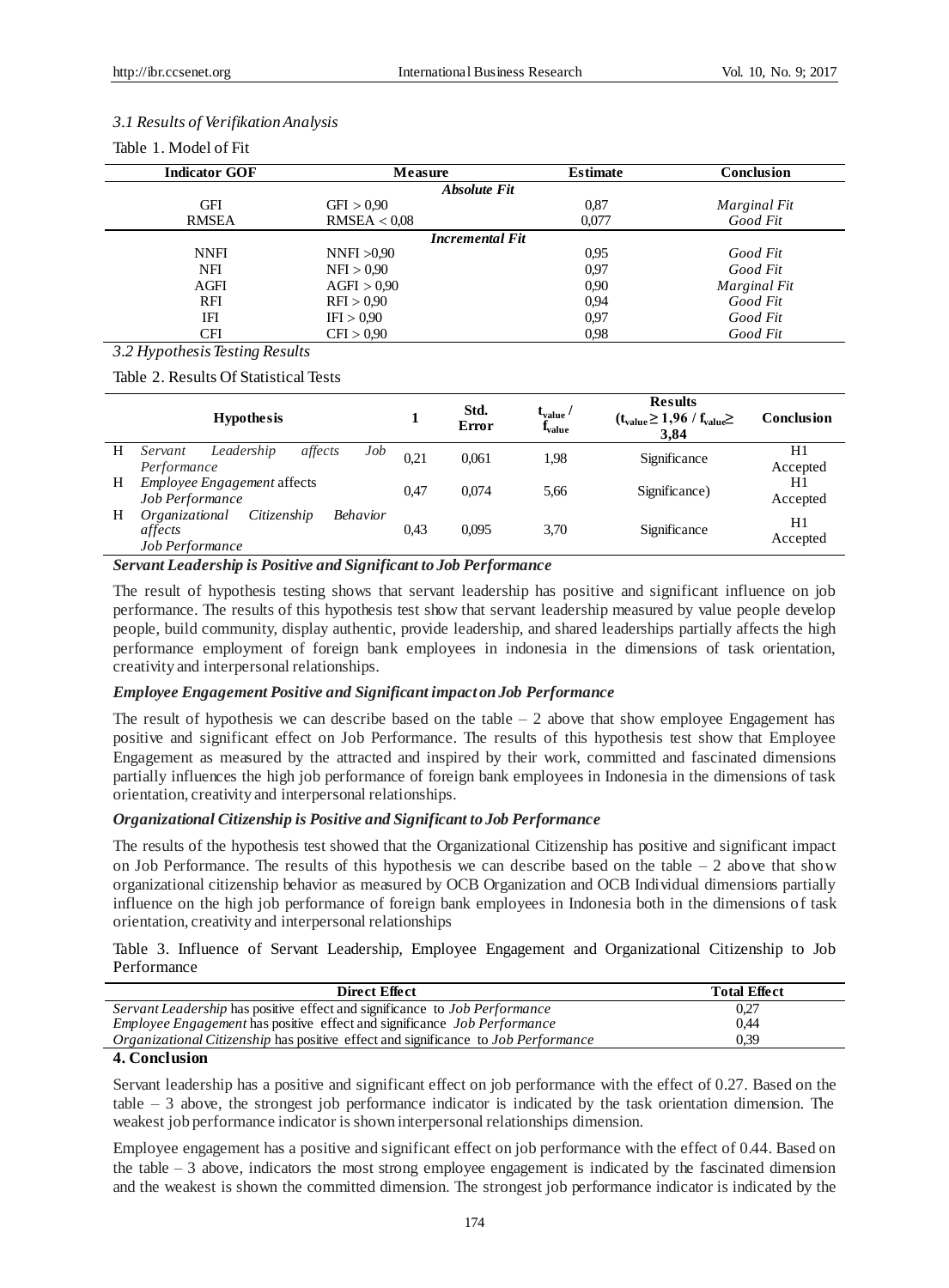task-orientation dimension and the weakest is shown the interpersonal relationships dimension.

Organizational citizenship behavior has a positive and significant effect on job performance with the effect of 0.39. Based on the table – 3 above, the strongest organizational citizenship behavior indicator represented by affective commitment dimension and the weakest indicated is the normative commitment dimension. The strongest job performance indicator is indicated by the task-orientation dimension and the weakest is shown the interpersonal relationships dimension.

#### **5. Managerail Implication**

Servant leadership is a variable that is instrumental in improving job performance in Foreign Banks in Indonesia. Indicators of servant leadership that should be concerned and enhanced by management Foreign Banks in Indonesia are on indicator level of respect for others, listen, accept and not judge others, leading by example by modeling appropriate behavior, relate well to others, respect for diversity of people Etc., learning from employees at all levels and positions, maintaining integrity and trust, open to criticism and challenges from others, evaluating before blaming others, and giving hope to others.

Employee engagement is a very important variable in improving job performance in Foreign Banks in Indonesia. Indicators of employee engagement that must be considered and further enhanced by the management of Foreign Banks in Indonesia is indicator level of curiosity to work when I wake up, animates my work that I forget time, happy if it works in total, and the rate will be working for a long time with this company.

Organizational citizenship behavior is a very important variable in improving job performance in Foreign Banks in Indonesia. Organizational citizenship behavior indicators that must be considered and improved by the management of Foreign Banks in Indonesia are level indicators to have colleagues who have heavy workloads, willing to facilitate team work, and behave accordingly that they expect from others.

#### **References**

- Griffin, M. A., Neal, A., & Parker, S. K. (2007) A new model of work role performance: Positive behavior in uncertain and interdependent contexts. *Academy of Management Journal, 50,* 327-347. https://doi.org/10.5465/AMJ.2007.24634438
- Hair, J. F. Jr., Black, W. C., Babin, B. J., & Anderson, R. E. (2010). *Multivariate Data Analysis.* 7th Edition. Upoper Saddle River, NJ: Prentice Hall.
- Kumar, R. (1999) *Research Methodology: A step-by-step guide for beginners.* London: Sage Publications.
- Mahembe, B., & Engelbrecht, A. S. (2013). The Relationship between Servant Leadership, Affective Team Commitment and Team Effectiveness. *Journal of Human Resource Management, 11*(4). https://doi.org/10.4102/sajhrm.v11i1.495
- Mowday, R. T., Prter, L. W., & Dan Steers, R. M. (1982). *Employee Organization Lingkages: The Psychology of Commitment, Absenteeism and Turnover*. London: Academic Press Inc.
- Organ, D. W. (1982). *Organizational citizenship behavior: the good soldier syndrome: Issues in organization and management series*. Lexington, MA, England: Lexington Books.
- Patterson, K. A. (2003). Servant leadership: A theoretical model. *Paper presented at the Servant Leadership roundtable.* Virginia Beach, VA: Regent University.
- Punitha, K., & Rani, S. A. (2015). A Study on Employee Engagement in Chettinad Cement Corporation Limited, Puliyur, Karur. *International Journal of Management*, *6*(1), 630-639.
- Sendjaya, S., & dan Cooper, B. (2011). Servant Leadership Behavior Scale: A hierarchical model and test of construct validity. *European Journal of Work and Organizational Psycology, 20*(3), 416-436. https://doi.org/10.1080/13594321003590549
- Sendjaya, S., Sarros, J. C., & Santora, J. C. (2008). Defining nad Measuring Servant Leadership Behaviour in Organizations. *Journal of Mangement Studies, 45-2*(3), 402-424. https://doi.org/10.1111/j.1467-6486.2007.00761.x
- Van Dierendonck, D., & Nuijten, I. (2011). The Servant Leadership Survey: Development and Validation of a Multidimensional Measure. *Journal of Business and Psychology, 26-3*(9), 249-267. https://doi.org/10.1007/s10869-010-9194-1
- Whetstone, J. T. (2002). Personalism and moral leadership: the sevant leader with a transforming vision. *A Business ethic European review, 11-4*(10), 385-392. https://doi.org/10.1111/1467-8608.00298